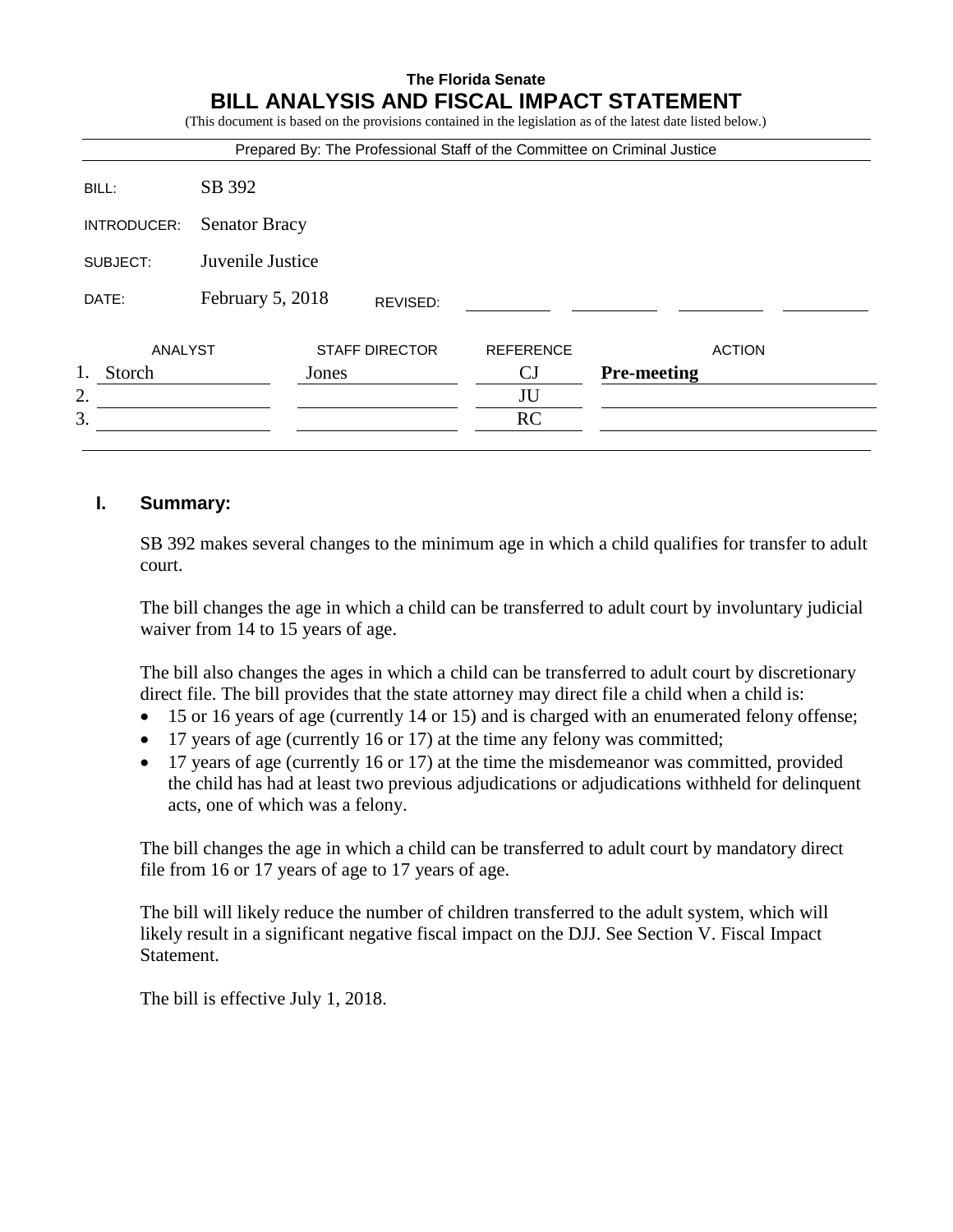## **II. Present Situation:**

### **Transferring of a Child to Adult Court**

There are three methods of transferring a child to adult court for prosecution: judicial waiver, indictment by a grand jury, or direct filing an information.

## *Judicial Waiver*

The judicial waiver process allows juvenile courts to waive jurisdiction to adult court on a caseby-case basis. To transfer a child pursuant to judicial waiver, the state attorney must file a motion and the court must approve of the transfer.<sup>1</sup> Section 985.556, F.S., provides for three types of judicial waivers:

- Voluntary Waiver the child requests to have his or her case transferred to adult court;<sup>2</sup>
- Involuntary Discretionary Waiver the state attorney may file a motion requesting the court to transfer any case where the child is 14 years of age or older at the time the alleged delinquent act or violation of law was committed;<sup>3</sup> and
- Involuntary Mandatory Waiver the state attorney must request the transfer of a child 14 years of age or older if the child:
	- $\circ$  Has been previously adjudicated delinquent for an enumerated felony<sup>4</sup> and the child is currently charged with a second or subsequent violent crime against a person; or
	- o Was 14 years of age or older at the time of commission of a fourth or subsequent felony offense and was previously adjudicated delinquent or had adjudication withheld for three felony offenses, one or more of which involved the use or possession of a firearm or violence against a person.<sup>5</sup>

#### *Indictment by a Grand Jury*

Section 985.56, F.S., specifies that a child of any age who is charged with an offense punishable by death or life imprisonment is subject to the jurisdiction of the juvenile courts unless and until an indictment by a grand jury. If the grand jury returns an indictment on the charge, the child's case must be transferred to adult court.<sup>6</sup>

## *Direct File*

Direct file is when a state attorney files an information charging a child in adult court. Direct file under s. 985.557, F.S., can be either discretionary or mandatory, and is accomplished exclusively by the state attorney without requiring the court's approval.<sup>7</sup> Direct file is the predominant transfer method to adult court, accounting for 97.7 percent of the transfers in 2016-17.<sup>8</sup>

 $\overline{a}$ 

 $<sup>1</sup>$  Section 985.556, F.S.</sup>

<sup>2</sup> Section 985.556(1), F.S.

<sup>3</sup> Section 985.556(2), F.S.

<sup>4</sup> The enumerated felonies are: murder, sexual battery, armed or strong-armed robbery, carjacking, home-invasion robbery, aggravated battery, aggravated assault, or burglary with an assault or battery. *See* s. 985.556(3)(a), F.S.

<sup>5</sup> Section 985.556(3), F.S.

 $6$  Section 985.56(1), F.S.

<sup>7</sup> Section 985.557, F.S.

<sup>8</sup> Department of Juvenile Justice, *2018 Bill Analysis for SB 392*, (February 1, 2018) (on file with the Senate Criminal Justice Committee).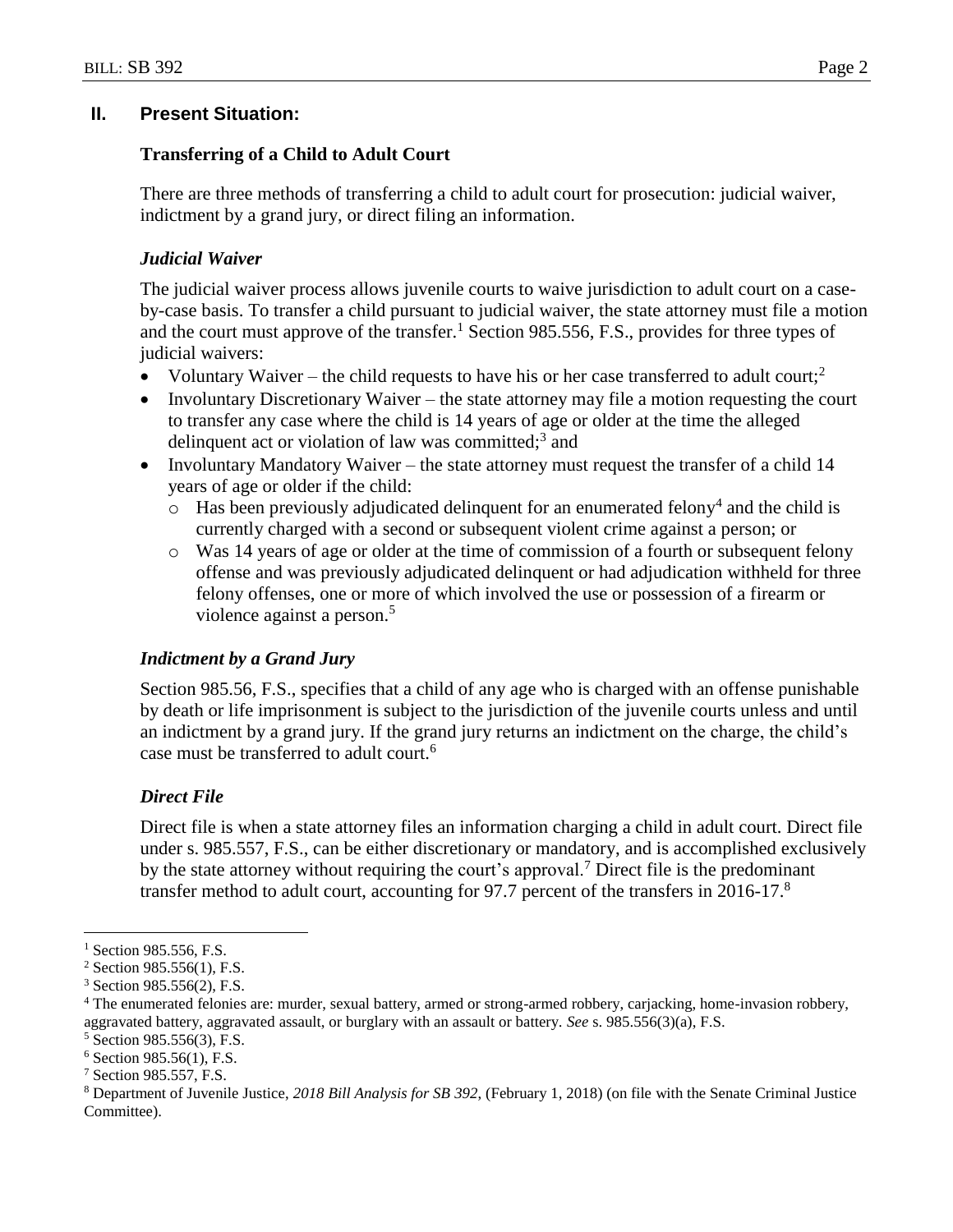#### Discretionary Direct File

Section 985.557(1), F.S., provides the state attorney with discretion to file a case in adult court for certain cases when he or she believes the offense requires that adult sanctions be considered or imposed. Specifically, the state attorney may direct file a child when a child is:

- 14 or 15 years of age and is charged with one of the following felony offenses:
	- o Arson;
	- o Sexual battery;
	- o Robbery;
	- o Kidnapping;
	- o Aggravated child abuse;
	- o Aggravated assault;
	- o Aggravated stalking;
	- o Murder;
	- o Manslaughter;
	- o Unlawful throwing, placing, or discharging of a destructive device or bomb;
	- o Armed burglary in violation of s.  $810.02(2)(b)$ , F.S.;
	- o Burglary of a dwelling or structure in violation of s. 810.02(2)(c), F.S.;
	- o Burglary with an assault or battery in violation of s. 810.02(2)(a), F.S.;
	- o Aggravated battery;
	- o Any lewd or lascivious offense committed upon or in the presence of a person less than 16 years of age;
	- o Carrying, displaying, using, threatening, or attempting to use a weapon or firearm during the commission of a felony;
	- $\circ$  Grand theft in violation of s. 812.014(2)(a), F.S.;
	- o Possessing or discharging any weapon or firearm on school property in violation of s. 790.115, F.S.;
	- o Home invasion robbery;
	- o Carjacking;
	- o Grand theft of a motor vehicle in violation of s. 812.014(2)(c)6., F.S.; or
	- o Grand theft of a motor vehicle valued at \$20,000 or more in violation of s. 812.014(2)(b), F.S., if the child has a previous adjudication for grand theft of a motor vehicle in violation of s. 812.014(2)(c)6. or (2)(b), F.S.<sup>9</sup>
- $\bullet$  16 or 17 years of age and is charged with any felony offense; <sup>10</sup> or
- 16 or 17 years of age and is charged with a misdemeanor, provided the child has had at least two previous adjudications or adjudications withheld for delinquent acts, one of which was a  $felony.<sup>11</sup>$

## Mandatory Direct File

Section 985.557(2), F.S., requires the state attorney to file a case in adult court when the child is:

• 16 or 17 years of age at the time of the alleged offense and:

 $\overline{a}$ 

 $9$  Section 985.557(1)(a)1.-19., F.S.

 $10$  Section 985.557(1)(b), F.S.

<sup>11</sup> *Id.*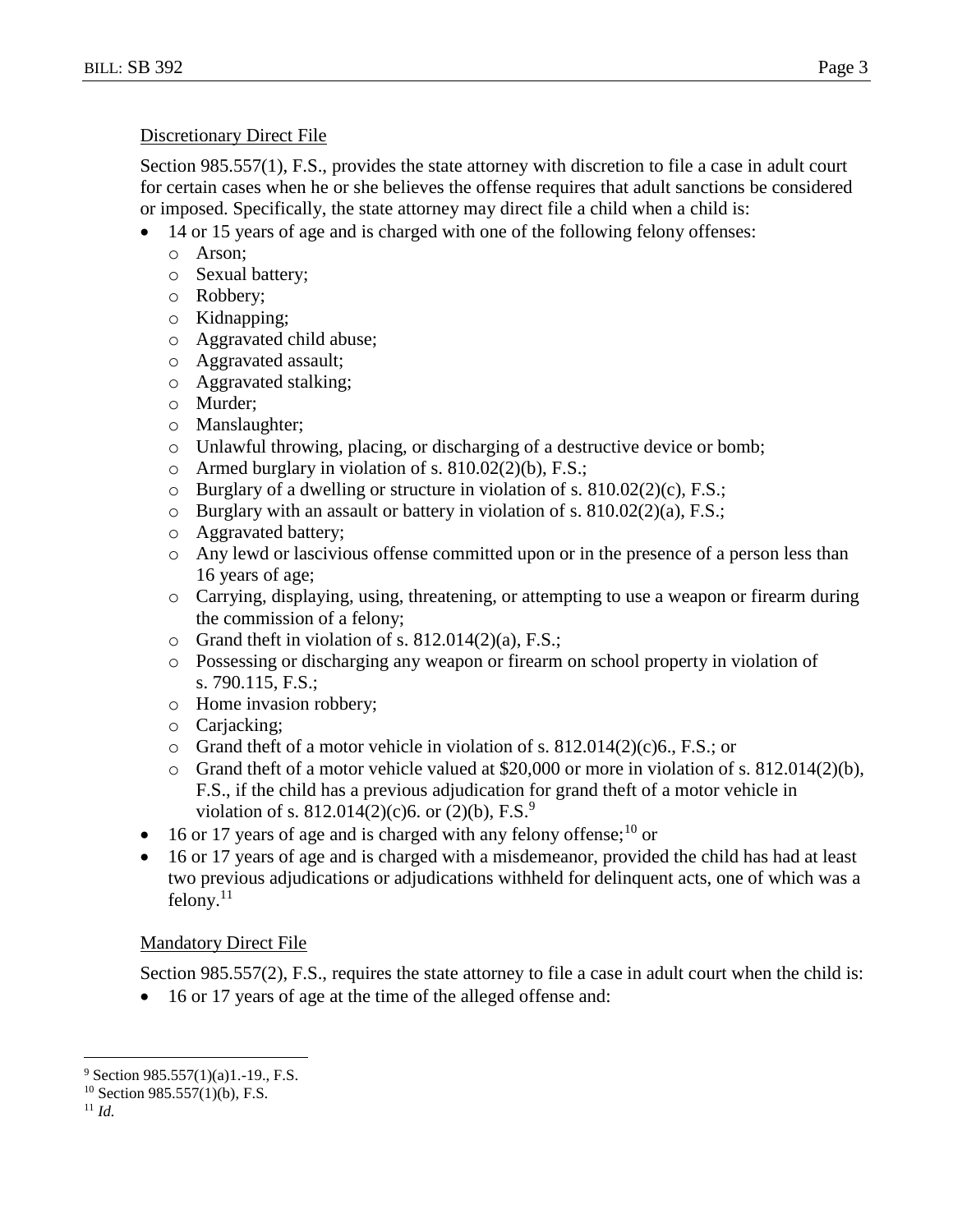- o Is charged with a second or subsequent violent crime against a person and has been previously adjudicated delinquent for an enumerated felony; $^{12}$
- $\circ$  Is charged with a forcible felony<sup>13</sup> and has been previously adjudicated delinquent or had adjudication withheld for three felonies that each occurred at least 45 days apart from each other: $^{14}$  or
- o Is charged with committing or attempting to commit an offense listed in s. 775.087(2)1.a.-p., F.S.,<sup>15</sup> and during the commission of the offense the child actually possessed or discharged a firearm or destructive device;<sup>16</sup> or
- Any age and is alleged to have committed an act that involves stealing a vehicle in which the child, while possessing the vehicle, caused serious bodily injury or death to a person who was not involved in the underlying offense.

# **III. Effect of Proposed Changes:**

The bill changes the age in which a child can be transferred to adult court by involuntary judicial waiver from 14 to 15 years of age.

The bill also changes the ages in which a child can be transferred to adult court by discretionary direct file. The bill provides that the state attorney may direct file a child when a child is:

- 15 or 16 years of age (currently 14 or 15) and is charged with an enumerated felony offense: $17$
- 17 years of age (currently 16 or 17) at the time any felony was committed; or
- 17 years of age (currently 16 or 17) at the time the misdemeanor was committed, provided the child has had at least two previous adjudications or adjudications withheld for delinquent acts, one of which was a felony.

The bill changes the age in which a child can be transferred to adult court by mandatory direct file from 16 or 17 years of age to 17 years of age. The bill maintains the provision that a state attorney must direct file a child of any age who is alleged to have committed an act that involves causing serious bodily injury or death to a person while possessing a stolen vehicle.

 $\overline{a}$  $12$  The enumerated felonies include: murder, sexual battery, armed or strong-armed robbery, carjacking, home-invasion robbery, aggravated battery, or aggravated assault. *See* s. 985.557(2)(a), F.S.

<sup>&</sup>lt;sup>13</sup> Section 776.08, F.S., defines "forcible felony" as treason; murder; manslaughter; sexual battery; carjacking; home-invasion robbery; robbery; burglary; arson; kidnapping; aggravated assault; aggravated battery; aggravated stalking; aircraft piracy; unlawful throwing, placing, or discharging of a destructive device or bomb; and any other felony which involves the threat of physical force or violence against any individual.

 $14$  Section 985.557(2)(b), F.S., provides that this provision does not apply when the state attorney has good cause to believe that exceptional circumstances exist which preclude the just prosecution of the child in adult court.

<sup>&</sup>lt;sup>15</sup> The offenses include murder; sexual battery; robbery; burglary; arson; aggravated battery; kidnapping; escape; aircraft piracy; aggravated child abuse; aggravated abuse of an elderly person or disabled adult; unlawful throwing, placing, or discharging of a destructive device or bomb; carjacking; home-invasion robbery; aggravated stalking; trafficking in cannabis; trafficking in cocaine; capital importation of cocaine; trafficking in illegal drugs; capital importation of illegal drugs; trafficking in phencyclidine; capital importation of phencyclidine; trafficking in methaqualone; capital importation of methaqualone; trafficking in amphetamine; capital importation of amphetamine; trafficking in flunitrazepam; trafficking in gamma-hydroxybutyric acid (GHB); trafficking in 1,4-Butaneidol; trafficking in Phenethylamines; or other violation of s. 893.135(1), F.S. Section 775.087(2)(a)1.a.-p., F.S.

<sup>&</sup>lt;sup>16</sup> The terms "firearm" and "destructive device" are defined in s. 790.001, F.S.

<sup>17</sup> *See* s. 985.557(1)(a)1.-19., F.S.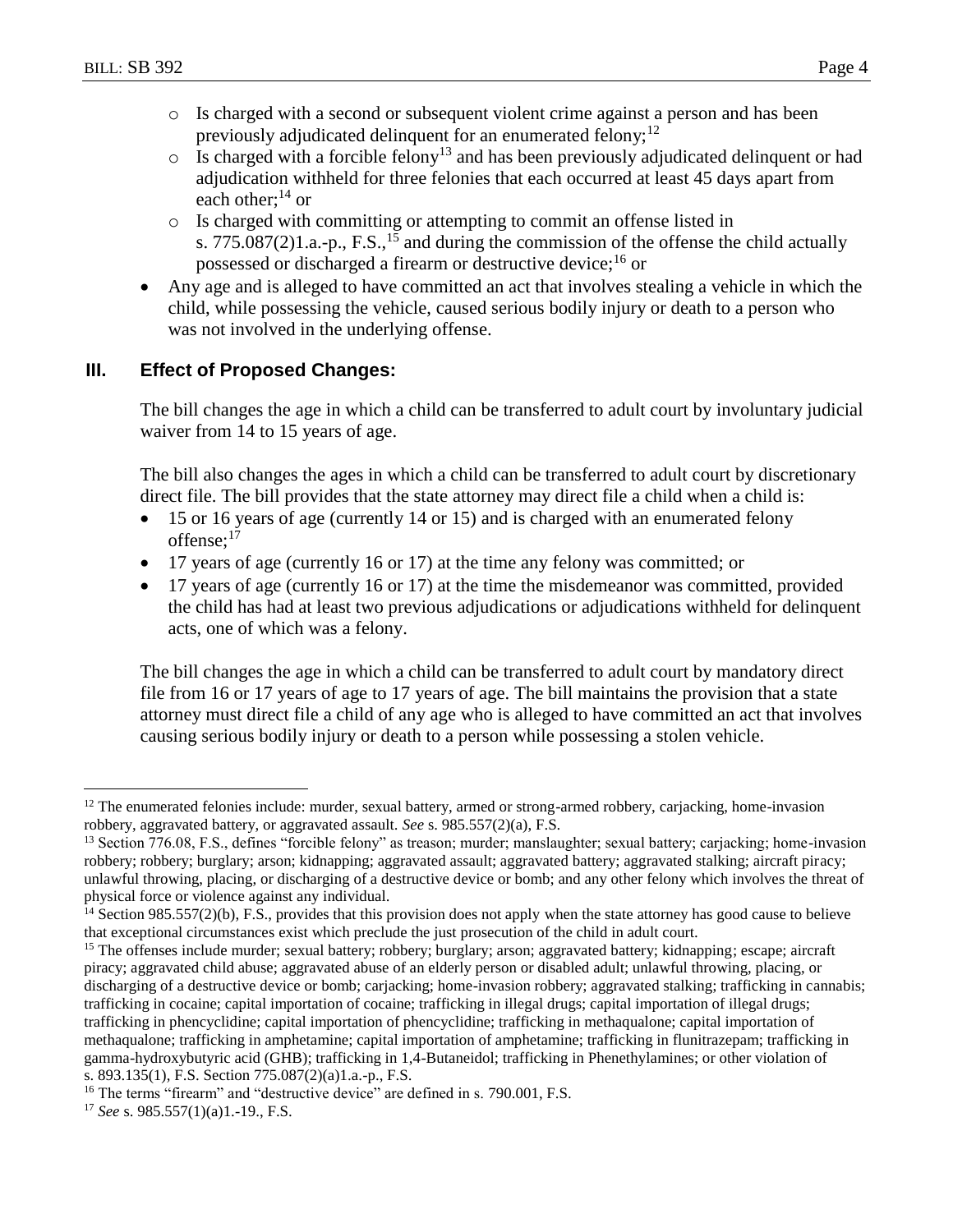Current law requires the Department of Corrections (DOC) to make every reasonable effort to ensure that any child 16 or 17 years of age who is convicted and sentenced in adult court pursuant to direct file be completely separated from adult offenders in the facility. The bill repeals this age requirement and directs the DOC to keep separate a child of *any age* from adult offenders in the facility.

The bill also reenacts ss. 985.15(1), 985.26(2)(c), 985.265(5), and 985.565(4), F.S., to incorporate amendments by the bill to statutes that are cross-referenced in the reenacted section.

The bill is effective July 1, 2018.

## **IV. Constitutional Issues:**

A. Municipality/County Mandates Restrictions:

None.

B. Public Records/Open Meetings Issues:

None.

C. Trust Funds Restrictions:

None.

# **V. Fiscal Impact Statement:**

A. Tax/Fee Issues:

None.

B. Private Sector Impact:

None.

 $\overline{a}$ 

C. Government Sector Impact:

The bill is likely to reduce the number of children transferred to the adult system, which will likely result in a significant negative prison bed impact (a decrease in the number of prison beds) on the DOC and a significant positive residential bed impact (an increase in the number of beds) on the Department of Juvenile Justice (DJJ). The DJJ estimates that the bill would result in 132 juveniles being ineligible for transfer to adult court and the cost for detention and treatment for these additional juveniles would be \$12,270,113. The DJJ also predicts that new facilities would need to be procured or retrofitted to serve the increased population.<sup>18</sup>

<sup>18</sup> Department of Juvenile Justice, *2018 Bill Analysis for SB 392* (2018), (January 17, 2018) (on file with the Senate Criminal Justice Committee).